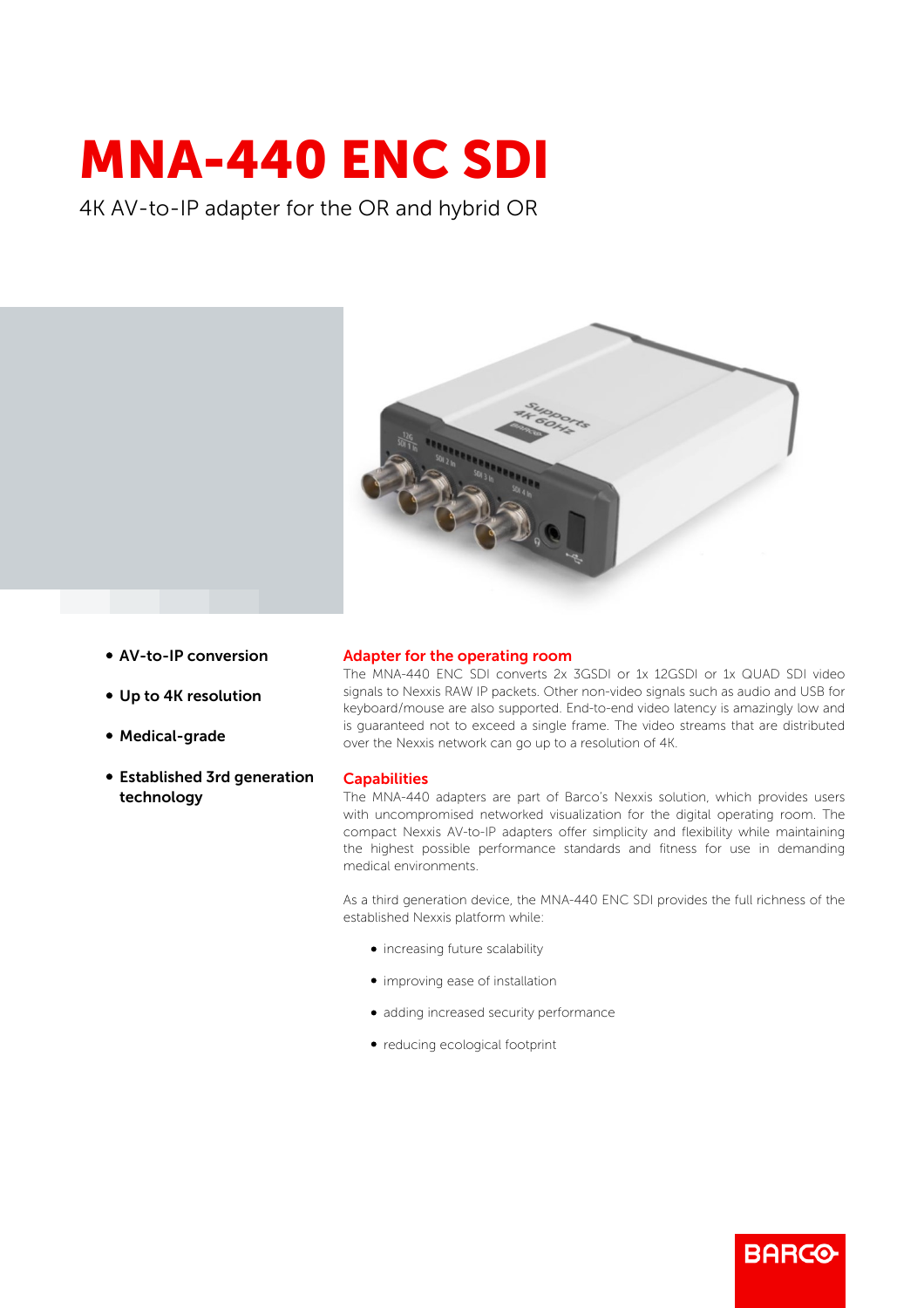| <b>ESPECIFICAÇÕES TÉCNICAS</b> | <b>MNA-440 ENC SDI</b>                                                                                                                                                                                                                                                                                       |
|--------------------------------|--------------------------------------------------------------------------------------------------------------------------------------------------------------------------------------------------------------------------------------------------------------------------------------------------------------|
| Conversão de vídeo             | Converts Digital video signals to uncompressed IP streams                                                                                                                                                                                                                                                    |
| Processando                    | 4096x2160@60Hz on a single 12G-SDI input,                                                                                                                                                                                                                                                                    |
|                                | or 4096x2160@60Hz on a quad3G-SDI input,                                                                                                                                                                                                                                                                     |
|                                | or 1920x1080@60Hz on each of the two 3G-SDI input channels                                                                                                                                                                                                                                                   |
| Profundidade de cor            | YCbCr 422: 8-bit / 10-bit                                                                                                                                                                                                                                                                                    |
| Tecnologia 3D                  | Os seguintes formatos de vídeo são compatíveis:                                                                                                                                                                                                                                                              |
|                                | ■ 1920x1080p a 60 Hz intercalados em linha<br>■ 1920x1080i a 60 Hz intercalados em linha de nível B (vpid 0x8C)<br>Dual-stream 1920x1080p a 60 Hz (usando os dois primeiros canais de<br>entrada SDI)<br>$\blacksquare$ UHD/4K60 3D intercalados em linha de meia altura: 3840/4096x1080<br>por visualização |
| Latência                       | Subframe                                                                                                                                                                                                                                                                                                     |
| Segurança                      | AES 128 encryption of all video, data $\theta$ control signals                                                                                                                                                                                                                                               |
| Entradas de Vídeo              | Conector BNC padrão 3G/12G-SDI no canal de entrada 1                                                                                                                                                                                                                                                         |
|                                | Conector BNC padrão 3G-SDI nos canais de entrada 2, 3 e 4                                                                                                                                                                                                                                                    |
| Saída de rede                  | 1x 4K/UHD uncompressed IP stream & 1x downscaled FHD IP stream of native 4K/UHD<br>source<br>Or 2x HD uncompressed IP stream                                                                                                                                                                                 |
| Conectividade de IP            | 2x 10GbE Fiber Optic Interface with SFP+ module                                                                                                                                                                                                                                                              |
| Padrões de IP                  | Zeroconf, IPv4, IGMP, DHCP, RTP, RTCP, 802.1q, AES 128b, HTTP(s)                                                                                                                                                                                                                                             |
| USB                            | 1x USB Type A                                                                                                                                                                                                                                                                                                |
| Áudio                          | Headset/Stereo line out 15mm length compatible 3.5mm TRRS jack                                                                                                                                                                                                                                               |
| <b>GPIO</b>                    | 1x GPI (1x camera trigger) via 15mm length compatible 3.5mm TRRS jack                                                                                                                                                                                                                                        |
| Integração com o Nexxis        | Fully integrated in the Nexxis solution, compatible with MNA-1x0, MNA-240 and MNA-4x0<br>devices                                                                                                                                                                                                             |
| <b>PSU</b>                     | External 12VDC Medical Approved PSU, 100-240VAC 50-60Hz 60W with lockable<br>connector at DC side                                                                                                                                                                                                            |
| Consumo de energia             | Máximo: 20W                                                                                                                                                                                                                                                                                                  |
|                                | Típico: 13,6 W                                                                                                                                                                                                                                                                                               |
| Tamanho                        | 35 mm H x 103 mm W x 131 mm D   1.4" H x 4.1" W x 5.2" D (+/-2 mm / 0.1")                                                                                                                                                                                                                                    |
|                                |                                                                                                                                                                                                                                                                                                              |